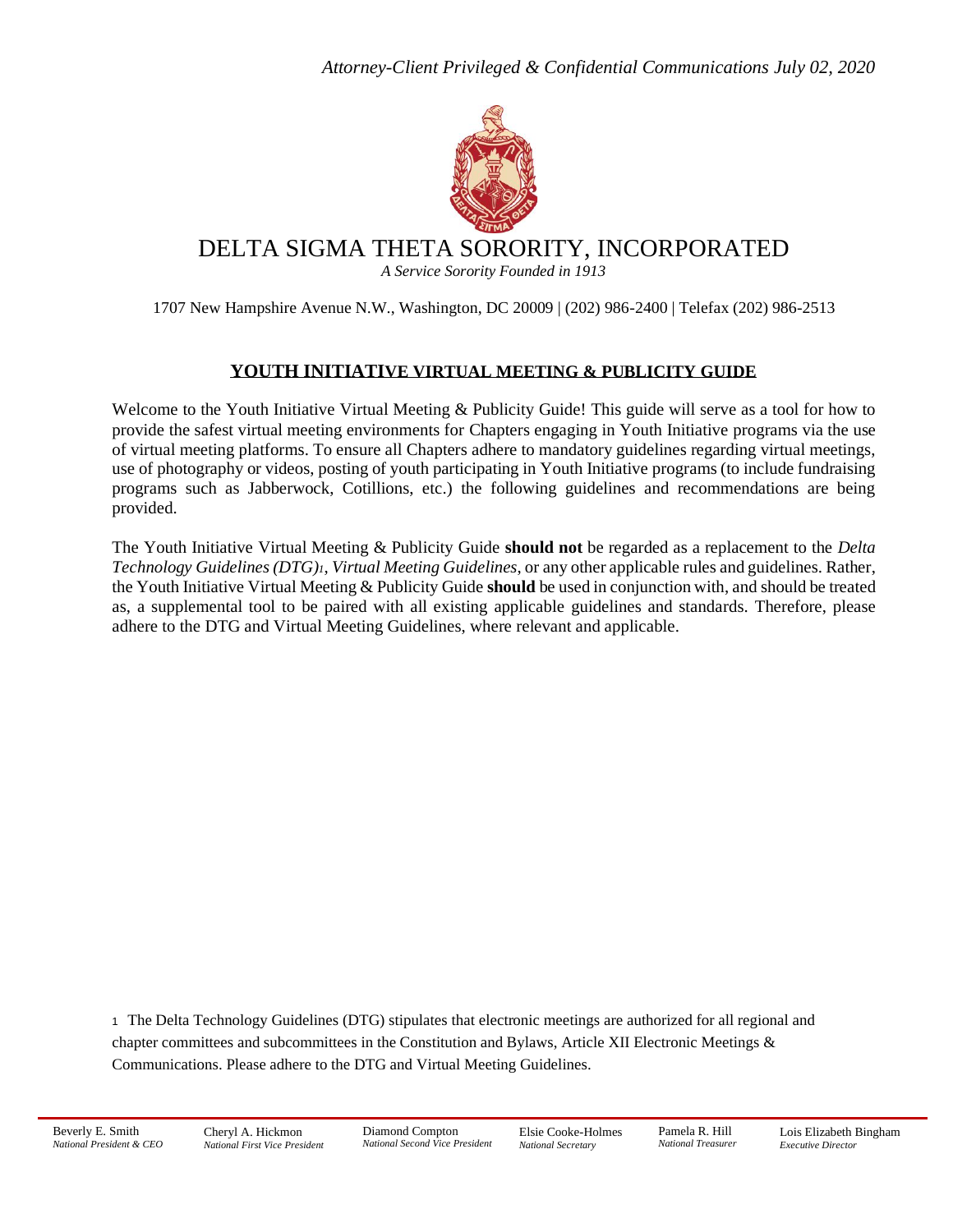## **TABLE OF CONTENTS**

| II.        |                                                                      |
|------------|----------------------------------------------------------------------|
|            |                                                                      |
|            |                                                                      |
|            |                                                                      |
|            |                                                                      |
|            |                                                                      |
| <b>III</b> |                                                                      |
| IV.        |                                                                      |
| V.         | <b>APPENDIX A – VIRTUAL MEETING/EVENT PARTICIPANT AGREEMENT FORM</b> |
|            |                                                                      |
| VI.        |                                                                      |
| VII.       | <b>APPENDIX C - PRINT AND ONLINE PUBLICATIONS PARENTAL NOTICE15</b>  |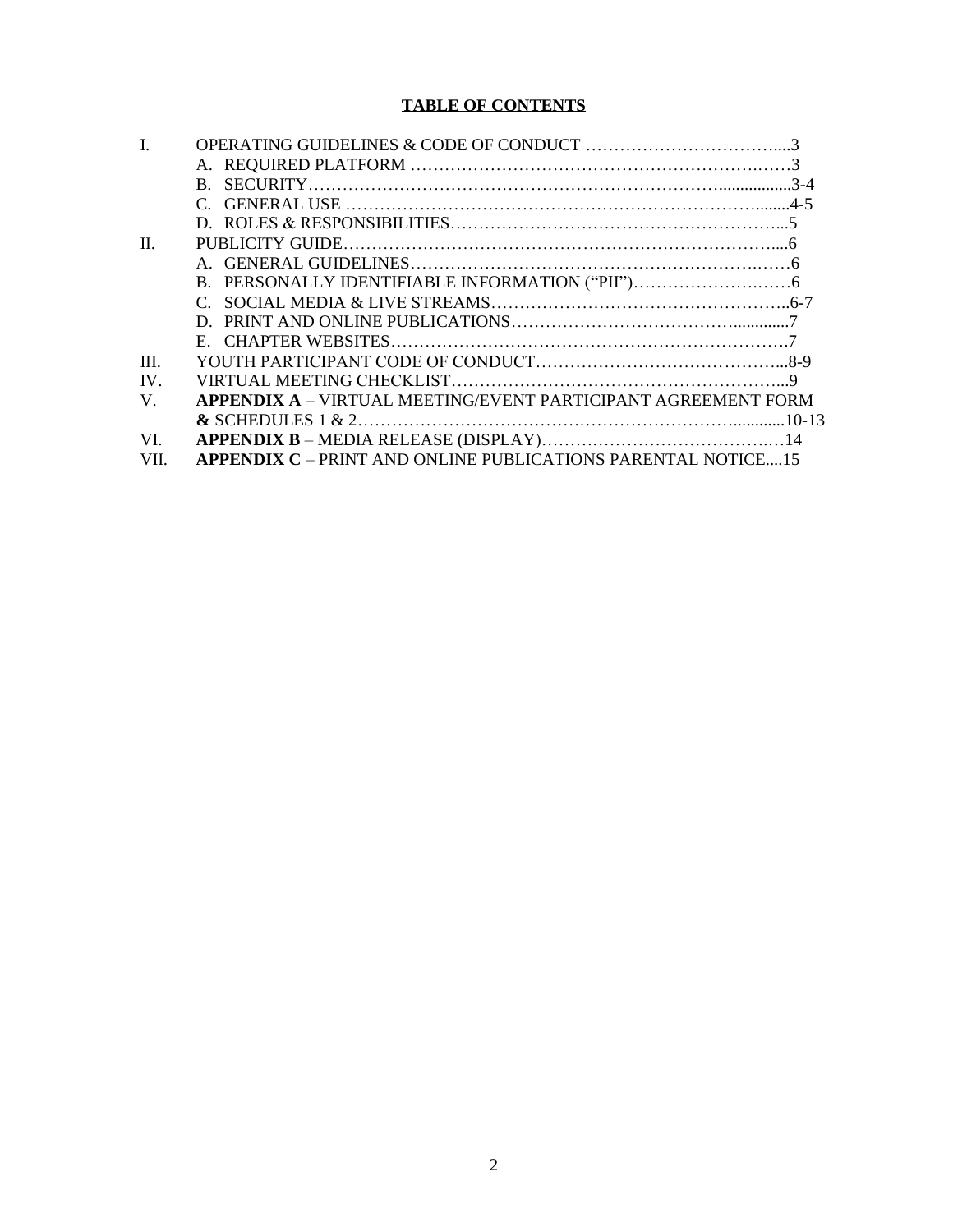## **I. OPERATING GUIDELINES & CODE OF CONDUCT**

Delta Sigma Theta Sorority, Incorporated has developed these Operating Guidelines and Code of Conduct to provide Chapters and Members with a clear understanding of Delta's policies concerning the use of virtual meeting platforms for the facilitation and execution of Youth Initiative Programs. Any questions about the policies expressed in these Operating Guidelines and Code of Conduct should be directed to Risk Management at [PPD@deltasigmatheta.org.](mailto:PPD@deltasigmatheta.org)

This guide incorporates the Virtual Meeting Guide and should be read and applied in conjunction with the manuals/guides referenced in the footnote below.<sup>2</sup> READ THIS GUIDE BEFORE HOSTING AND FACILITATING ANY AND ALL YOUTH INITIATIVE PROGRAMS.

Please be sure that all participants submit executed copies of the Virtual Meeting/Event Participant Agreement Form (**see Appendix A - include Schedules 1 and 2 when you disseminate the form**) prior to participating in any virtual program. You may find this form in Appendix A.

## **A. RECOMMENDED PLATFORMS**

To provide uniformity across all Chapters and in consideration of virtual security enhancements, we recommend Chapters to host all Youth Initiative Programs via the Zoom virtual meeting platform, that can be found at [https://zoom.us.](https://zoom.us/) That being said, Delta is aware that Chapters may wish to adopt other virtual meeting platforms to meet their respective budgetary and technical needs. For example, *Microsoft Teams3may be used, provided, that all transferable security measures are implemented (the instructions are targeted towards Zoom use and should also be applied to this alternative platform).*

Chapters may obtain a virtual meeting license to host Youth Initiative Programs via Zoom in accordance with the instructions distributed by National Headquarters. Irrespective of the selected platform, all Youth Initiative programming must adhere to the guidelines set forth below (as comparable).

## **B. SECURITY**

All Chapters and Members hosting Youth Initiative Programs and/or any meetings involving minors (children under the age of 18), are required to adhere to the following security measures:

- **1. Require Registration.** Requiring registration for a meeting allows the organizer/presenter to have all youth participants register with their e-mail, name, and any other questions host may wish to record, prior to the beginning of the meeting. They will also have control over how registrations are approved. Changing the approval type from automatic to manual may offer for a higher level of security. For step by step directions on how to require registration, please visit [https://support.zoom.us/hc/en](https://support.zoom.us/hc/en-us/articles/211579443-Registration-for-Meetings)[us/articles/211579443-Registration-for-Meetings.](https://support.zoom.us/hc/en-us/articles/211579443-Registration-for-Meetings)
- **2. Require all participants to sign into the meeting with first and last name.**
- **3. Enable waiting room feature.** The waiting room feature allows the host to control when a participant joins the meeting. Organizers/presenters can choose to admit participants one at a time or they can hold all participants in the room and admit them all at once. This will significantly limit the ability for unapproved participants to join virtual meetings. For step by step directions on how to enable the waiting room feature, please visit [https://support.zoom.us/hc/en-us/articles/115000332726-Waiting-Room.](https://support.zoom.us/hc/en-us/articles/115000332726-Waiting-Room)
- **4. Use a random meeting ID.** Generating a random meeting ID limits the ability for a meeting ID to be shared multiple times.

<sup>2</sup> Code of Conduct – [https://members.dstonline.org/getmedia/3ad6828c-adec-4c45-ba4e-dda6889e9800/CodeofConduct-](https://members.dstonline.org/getmedia/3ad6828c-adec-4c45-ba4e-dda6889e9800/CodeofConduct-RevApril2019.pdf)[RevApril2019.pdf;](https://members.dstonline.org/getmedia/3ad6828c-adec-4c45-ba4e-dda6889e9800/CodeofConduct-RevApril2019.pdf) Delta Technology Guidelines – [https://members.dstonline.org/getmedia/198b7832-84be-4a3d-91c7-](https://members.dstonline.org/getmedia/198b7832-84be-4a3d-91c7-87e93ffc07e2/2020_Delta_Technology_Guidelines.pdf) [87e93ffc07e2/2020\\_Delta\\_Technology\\_Guidelines.pdf;](https://members.dstonline.org/getmedia/198b7832-84be-4a3d-91c7-87e93ffc07e2/2020_Delta_Technology_Guidelines.pdf) and Virtual Meeting Guidelines – [https://members.dstonline.org/getmedia/a805ba32-9fa1-4d67-b24f-75c0e40714f4/Delta\\_Virtual\\_Meeting\\_Guide.pdf](https://members.dstonline.org/getmedia/a805ba32-9fa1-4d67-b24f-75c0e40714f4/Delta_Virtual_Meeting_Guide.pdf)

<sup>3</sup> We aware that Chapters are conducting Delta business and hosting related programming on different virtual meeting platforms, and may prefer to continue using these platforms. With that understanding, Chapters may do so long as Chapters abide by the security measures described above. Chapters are encouraged to visit the respective platforms' websites for particular details about their technical and security guidelines.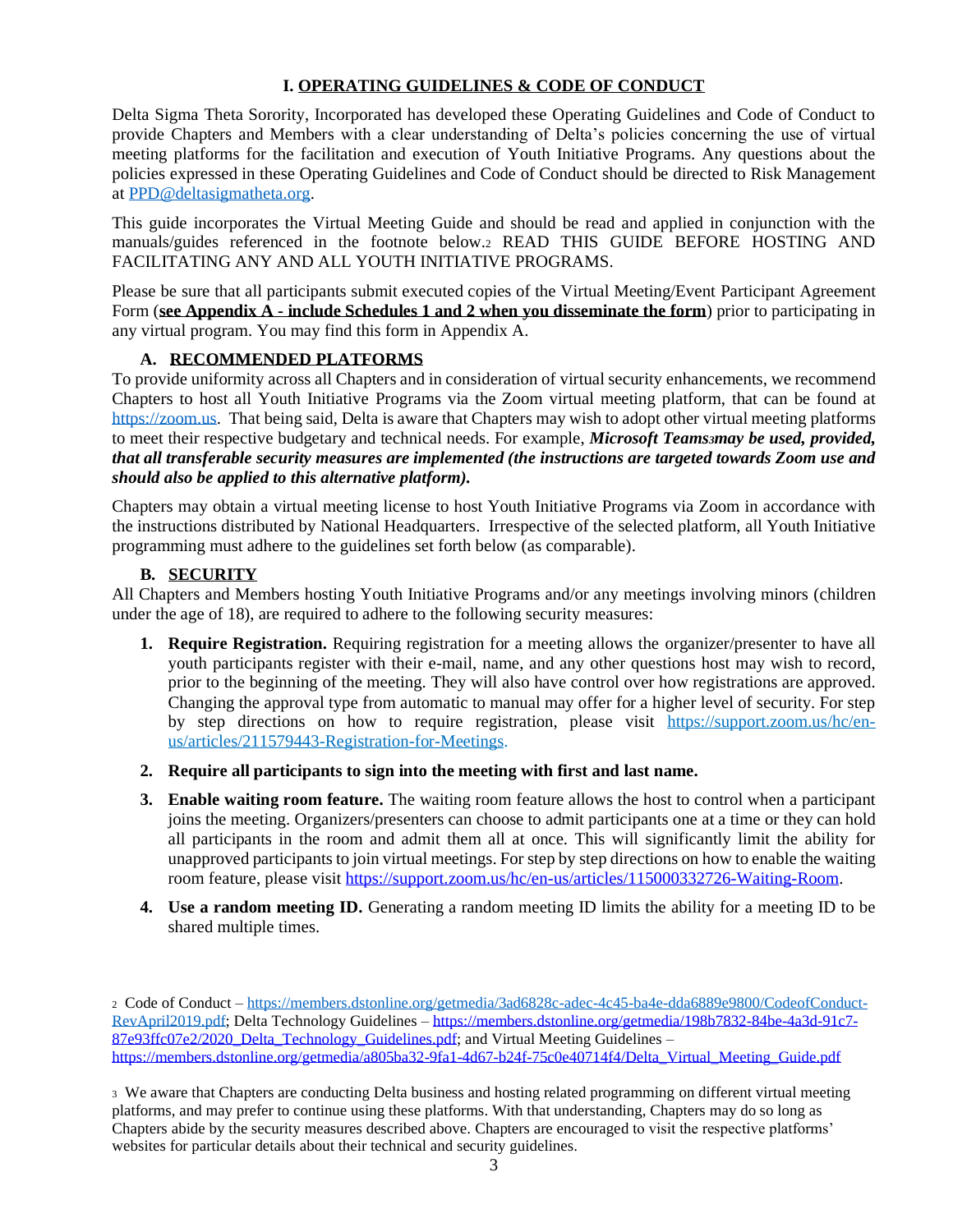- **5. Lock your meeting.** Once the meeting begins and all participants have joined, host has the ability to lock meeting. To do so, click "Participants" at the bottom of the Zoom window. In the Participants pop up, click the button that says, "Lock Meeting."
- **6. Require all cameras and/or mics to be turned on.** As means to ensure a safe and secure environment for all participants, presenters shall require that cameras are turned on during the course of any programming. Presenters may require mics in lieu of cameras to be turned on for participants who do not have access and/or experience technical issues with their cameras before and during programming.
- **7. Remove unwanted or disruptive participants.** If presenter encounters an instance where an unwanted participant joins a meeting, host can remove any unwanted participants. To do so, hover over participants name and click "Remove." Once a participant has been removed, they cannot rejoin the meeting.
- **8. Record all virtual meetings.** If a Virtual Youth Initiative meeting is going to be recorded, please make all participants aware that they are being recorded at the START of each virtual meeting.
- **9. Disable private chat functions.** Disabling private chat functions between youth participants will limit disruptive and inappropriate dialogue from occurring while participating in Virtual Youth Initiative program meetings.

## **C. GENERAL USE**

All Chapters and Members hosting any Virtual Youth Initiative programs **are required** to read the script below BEFORE continuing with any virtual programming. Please **also display** the *Media Release* (attached hereto as **Appendix B**) at the beginning of your program.

## **Required Script:**

*Thank you for joining our virtual meeting. In order for us to have a successful meeting, we remind you that you have agreed to follow the guidelines included in our YOUTH INITIATIVE CODE OF CONDUCT. Please make sure that you are in a noise-free environment and are free from distractions. If you are disruptive or display inappropriate behavior, we will ask you to leave the meeting or we will remove you from the meeting. Thank you in advance for following our guidelines. We appreciate your full attention and engagement as we actively participate in this virtual meeting together.* 

| <b>VIRTUAL MEETING GUIDELINES</b>                                                      |          |                                                                                                                                                                    |  |  |
|----------------------------------------------------------------------------------------|----------|--------------------------------------------------------------------------------------------------------------------------------------------------------------------|--|--|
| DO reference the DTG, where it applies, to host remote meetings.<br>Required<br>$\Box$ |          |                                                                                                                                                                    |  |  |
|                                                                                        | $\Box$   | DO exercise due diligence and caution in your cybersecurity efforts.                                                                                               |  |  |
|                                                                                        | $\Box$   | DO adhere to the security and other guidelines set forth in this document.                                                                                         |  |  |
|                                                                                        |          | DO distribute any and all forms attached to this Guide (see Appendix A - Participation Agreement<br>INCLUDING the Schedules 1, 2, and 3 for review and signature). |  |  |
|                                                                                        | ⊔        | DO have ability to create an attendance report.                                                                                                                    |  |  |
|                                                                                        | П        | DO work from a programming agenda.                                                                                                                                 |  |  |
| Not Allowed                                                                            | $\Box$   | DO NOT use your employer's resources for Delta business, <i>i.e.</i> conferencing, copying, etc.                                                                   |  |  |
| <b>Best Practices</b>                                                                  | $\Delta$ | Login early to test audio, confirm connectivity, and screen share.                                                                                                 |  |  |
|                                                                                        | Δ        | Advise participants that they may not be able to fully participate in meeting polling or other virtual                                                             |  |  |
|                                                                                        |          | vendor platform features if they are in audio mode only and not logged in via computer or mobile application.                                                      |  |  |
|                                                                                        | Δ        | You may wish to limit meeting registration to a single week and close registration in a 24 hour time period.                                                       |  |  |
|                                                                                        |          | before meeting in order to review and verify all meeting registrants as member of sorority                                                                         |  |  |
|                                                                                        | Δ        | Set-up known polls in advance of scheduled programming.                                                                                                            |  |  |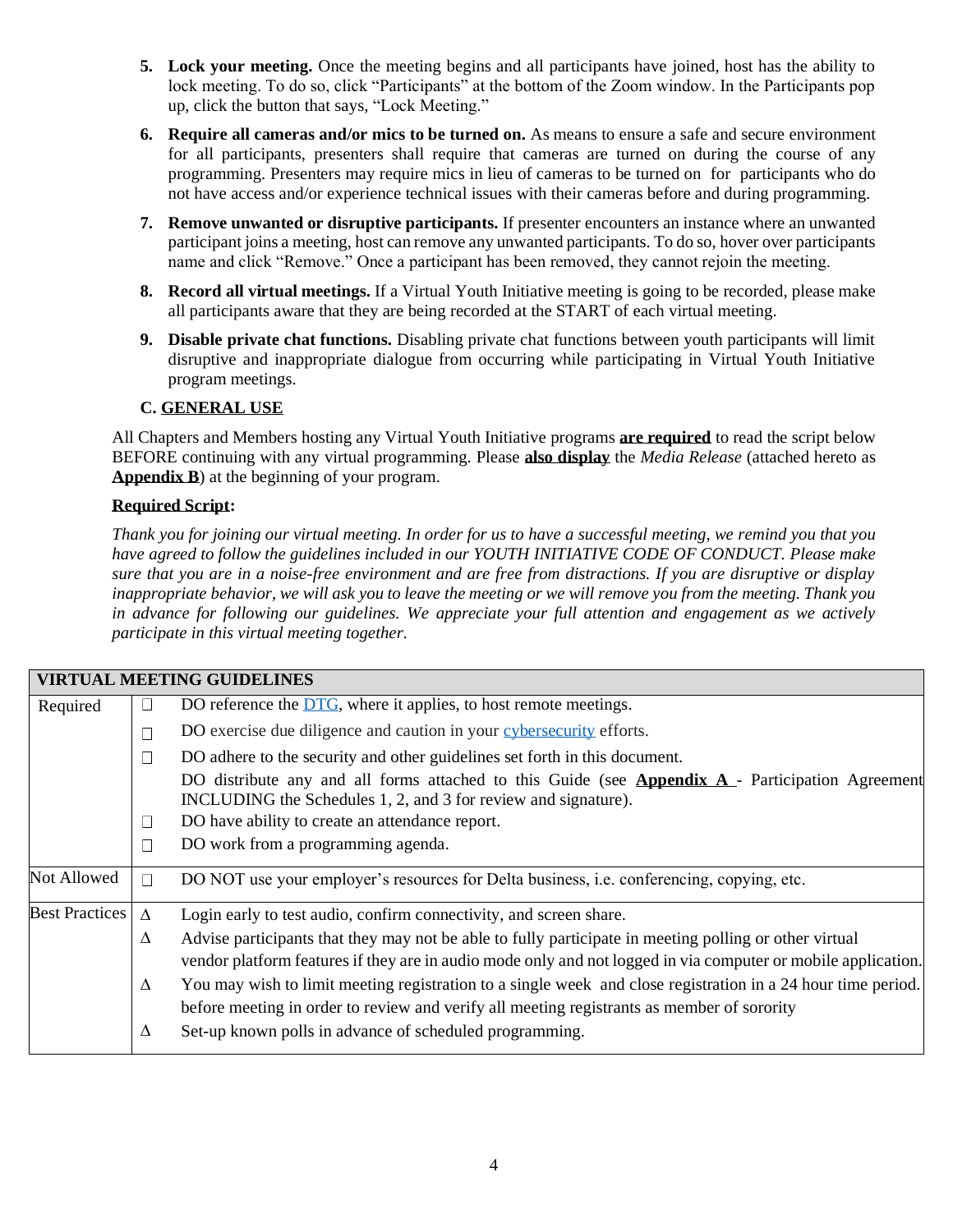The Guidelines below outline the general policies regarding the use of Zoom as a virtual meeting platform for Youth Initiative Programs. These guidelines apply to all Chapters, Members, and Youth Participants. Included also is an excerpt from the *Virtual Meeting Guidelines* outlining the general practices for **all** virtual meetings.

- **1. Prohibited Use. ALL CHAPTERS, MEMBERS, AND YOUTH PARTICIPANTS** engaging in Youth Initiative Programs **MUST ADHERE TO THE FOLLOWING**:
	- **a. DO NOT** take any photographs, screenshots, or screen recordings of any Youth Initiative virtual meetings unless photographs, screenshots, or screen recordings are being used for the purposes explicitly outlined in the *Participant Agreement and Media & Publication Release* (attached hereto as **Appendix A & B**).
	- **b. DO NOT** take or present any pictures of youth participants in settings or poses that are unrelated to a Delta-sanctioned activity.
	- **c. DO NOT** take or present any pictures or videos of youth in any state of undress (i.e. nude, partially nude, wearing pajamas, etc.).
	- **d. DO NOT** share or include any personal identifying information about youth participants (name, school, church, city of residence, etc.).
	- **e. DO NOT** use any vulgar or profane language.
	- **f. DO NOT** use any parent/guardian release forms that have not been provided by the National Program Planning & Development Committee.
- **2. Permitted Use. ALL CHAPTERS, MEMBERS, AND YOUTH PARTICIPANTS** partaking in Youth Initiative Programs should engage in the following:
	- **a. DO** use the Required Script at the beginning of all Virtual Youth Initiative meetings.
	- **b. DO** abide by the supervising adult/youth participant ratio for each Virtual Youth Initiative meeting.
	- **c. DO** make sure that all youth participants are properly groomed and dressed for all Virtual Youth Initiative meetings.
	- **d. DO** inform all participants that the virtual meeting is being recorded, if you are recording the meeting.
	- **e. DO** reference the *Risk Management Manual, Section B (page 19)*.
	- **f. DO ensure the** *Participant Agreement* **(Appendix A) is executed prior to taking or using any photographs and/or videos for Virtual Youth Initiative meetings.**

## **D. ROLES & RESPONSIBILITIES**

The table below outlines the **required** roles and responsibilities that must be met for any and all Virtual Youth Initiative Programs. Please note, that supplemental roles and responsibilities may be necessary to effectively carry out Virtual Youth Initiative Programs.

| <b>ROLES</b>         | <b>RESPONSIBILITIES</b>                                                                                                                                                |
|----------------------|------------------------------------------------------------------------------------------------------------------------------------------------------------------------|
| Organizer/Presenter  | One person responsible for sharing screen with presentations, does not have to be President                                                                            |
| <b>Tech Support</b>  | Reads intro script on troubleshooting audio/visual needs and monitors chat/question panes                                                                              |
| Program Leader       | Responsible for coordinating and scheduling all youth initiative virtual meetings, ensures youth<br>initiative programs adhere to all applicable rules and guidelines. |
| Participant Check-In | Attest that all virtual meeting participants are invited and registered participants                                                                                   |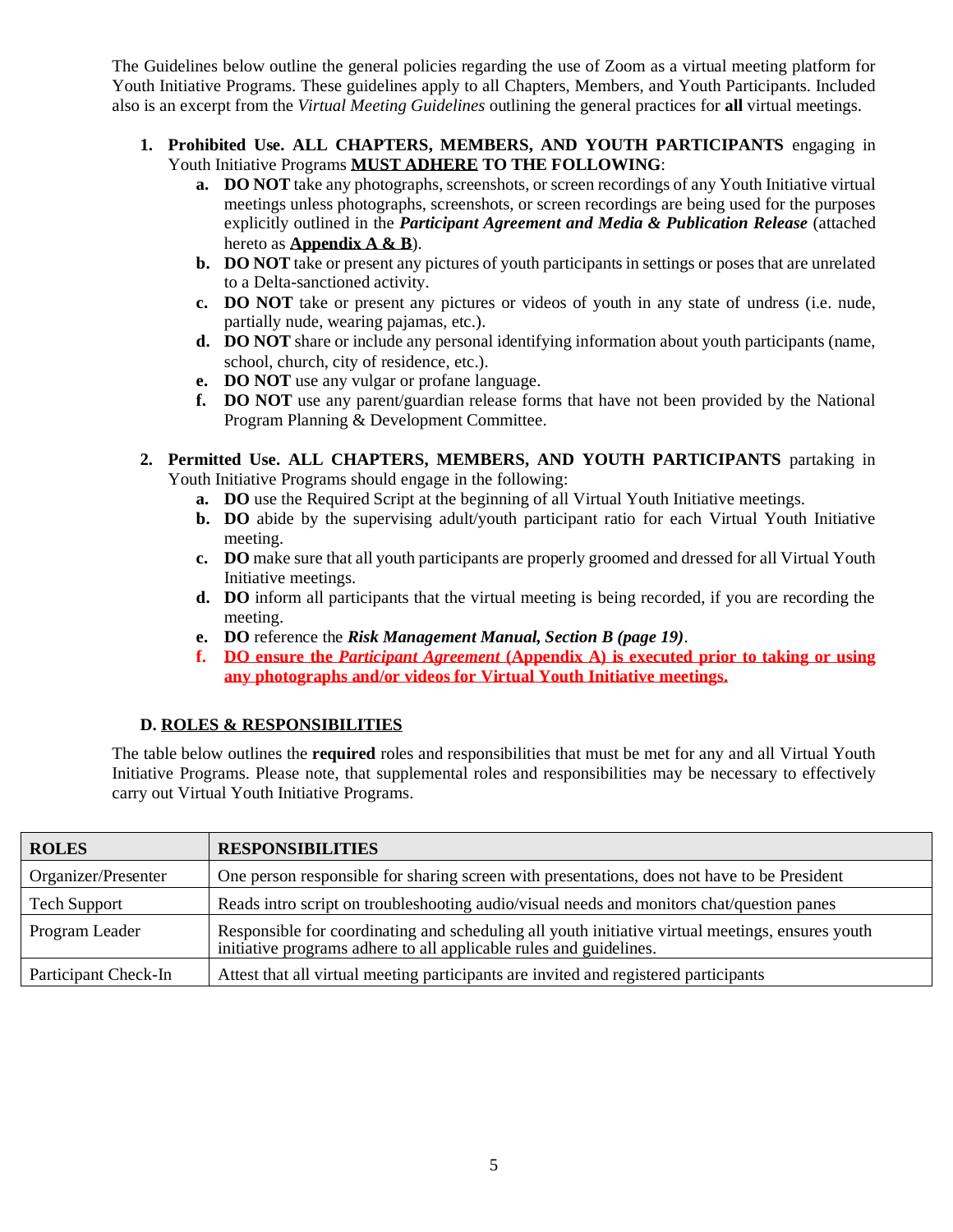## **II. PUBLICITY GUIDE**

Navigating the safe and proper use of publicity when facilitating Youth Initiative Programs can be extremely difficult. This Publicity Guide provides the required guidelines to keep all youth participants safe while celebrating their participation and accomplishments. All Chapters and Members engaging with youth participants **must** adhere to **all** guidelines below.

## **A. GENERAL GUIDELINES**

**Prior to** any youth participants' participation in any and all Delta sanctioned Youth Initiative Programs, all engaging Chapters and Members must **make sure to complete each of the following three (3) steps:**

- **1. Ensure the** *Participation Agreement and Media & Publication Release* **(attached hereto as Appendix A & B)** is executed prior to taking and using any photographs and/or videos for Chapter-related activities.
- **2. Ensure that all photographs and videos comply with Delta's Code of Conduct** and social media guidelines.<sup>4</sup>
- **3. Inform parents/guardians that signed the authorization release form** that provides explicit language parent/guardian permission and allows the Chapter to use photographs and videos to promote Youth Initiative Programs.

## **B. PERSONALLY IDENTIFIABLE INFORMATION("PII")**

Delta has a tradition of publicly celebrating the involvement and accomplishments of youth who participate in our Youth Initiative Programs. However, such celebration should not be offered up to the public in a way that opens up our youth participants to any harm or danger. With that understanding, all publications featuring youth participants **must refrain** from or limit **any personally identifiable information (i.e. full name, school (past, future, and present), church, city and state of residence, home address, social media account names etc.).**

## **C. SOCIAL MEDIA & LIVE STREAMS**

## **1. Social Media Platforms & Posts:**

All Chapters and Members responsible for facilitating/ hosting Youth Initiative Programs may use social media platforms to inform the public about youth's participation in Delta's Youth Initiative programs. However, in doing so, Chapters and Members **must** be aware of the PII featured on any and all social media posts.

**ALL SOCIAL MEDIA POSTS** (photographs and videos) **SHOULD NOT CONTAIN** any of the Participant's PII. Further, **UNDER NO CIRCUMSTANCES** should any social media posts from Chapters **tag any youth participant's personal social media accounts** in any and all social media posts.

## **2. Live Streams:**

All Chapters and Membersresponsible for hosting/facilitating Youth Initiative Programs should refrain from any form of live streaming via social media platforms (i.e. Facebook Live, Instagram Live, etc.) for any and all Youth Initiative activities, including but not limited to, Jabberwock and Cotillions.

## **3. Video Recordings/Clips**

All Chapters and Members responsible for hosting/facilitating Youth Initiative Programs may use video recordings and clips for disseminating information regarding Youth Initiative programs. However, use of video recordings/clips **MUST NOT** include any of youth participant's PII. Further, no video recordings/clips should reveal any identifying signage that risks exposing a youth participant's PII.

<sup>4</sup> Code of Conduct – [https://members.dstonline.org/getmedia/3ad6828c-adec-4c45-ba4e-dda6889e9800/CodeofConduct-](https://members.dstonline.org/getmedia/3ad6828c-adec-4c45-ba4e-dda6889e9800/CodeofConduct-RevApril2019.pdf)[RevApril2019.pdf;](https://members.dstonline.org/getmedia/3ad6828c-adec-4c45-ba4e-dda6889e9800/CodeofConduct-RevApril2019.pdf) Delta Technology Guidelines – [https://members.dstonline.org/getmedia/198b7832-84be-4a3d-91c7-](https://members.dstonline.org/getmedia/198b7832-84be-4a3d-91c7-87e93ffc07e2/2020_Delta_Technology_Guidelines.pdf) [87e93ffc07e2/2020\\_Delta\\_Technology\\_Guidelines.pdf;](https://members.dstonline.org/getmedia/198b7832-84be-4a3d-91c7-87e93ffc07e2/2020_Delta_Technology_Guidelines.pdf) and Virtual Meeting Guidelines – [https://members.dstonline.org/getmedia/a805ba32-9fa1-4d67-b24f-75c0e40714f4/Delta\\_Virtual\\_Meeting\\_Guide.pdf](https://members.dstonline.org/getmedia/a805ba32-9fa1-4d67-b24f-75c0e40714f4/Delta_Virtual_Meeting_Guide.pdf)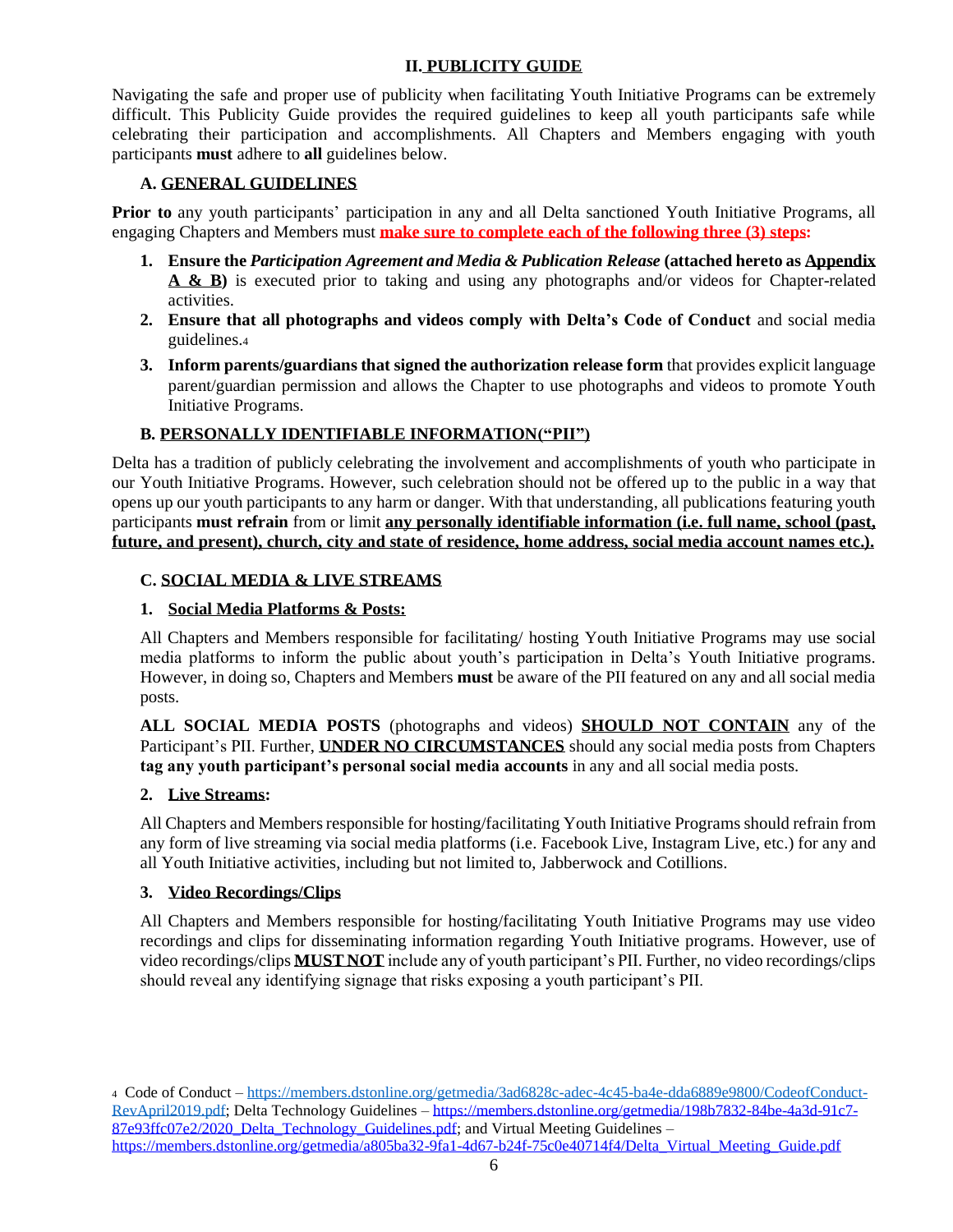#### **D. PRINT AND ONLINE PUBLICATIONS**

All Chapters and Members responsible for hosting/facilitating Youth Initiative Programs may wish to acknowledge and/or celebrate youth participants' participation and/or accomplishments via online and print media outlets. However, no photographs, recordings, videos, or other information may be released to any online or print publications without **first providing notice to all parents/guardians** (for language regarding parental notices, **please see Appendix C**).

Additionally, Chapters and Members are **limited** to the information they may provide. Chapters and Members may provide youth participant's name accompanied along with one of the pre-approved selections listed below. With regards to souvenir and program booklets, Delta is aware that publication of youth participant information may differ depending on whether booklets are made available in print or online. Print publication may include youth participant's personally identifiable information, including full name, age, hometown, and attending school, whereas online publication may exclude this type of information. We ask Chapters to make available participant information per the list below and any other information readily used in this and any other programming context.

In instances where youth participants have been awarded a scholarship or monetary prize, Chapters and Members **MAY NOT** disclose the value of the monetary award or scholarship to the public or any online or print publication. Chapters may disclose total amount of scholarships given.

#### **Pre-approved selections:**

- o Aspirations/goals
- o Classification
- o Hobbies/community service activities
- o Favorite quotes, books, music, etc.
- o Best memories/aspects of Youth Initiative Programs
- o Fun facts

#### **E. CHAPTER WEBSITES**

**CHAPTERS MAY POST** photographs, recordings, video recordings, and other relevant information regarding youth participants involvement in the Youth Initiative Programs.

However, any posts on Chapter websites **MUST AVOID** the use of any of youth participants' PII and **MUST REFRAIN** from disclosing any signage that might otherwise identify youth participants' PII.

**As a reminder, individual Members are prohibited from posting photographs, recordings, video recordings, and other relevant information regarding youth participants involvement in the Youth Initiative Programs on their personal webpages and/or social media accounts.**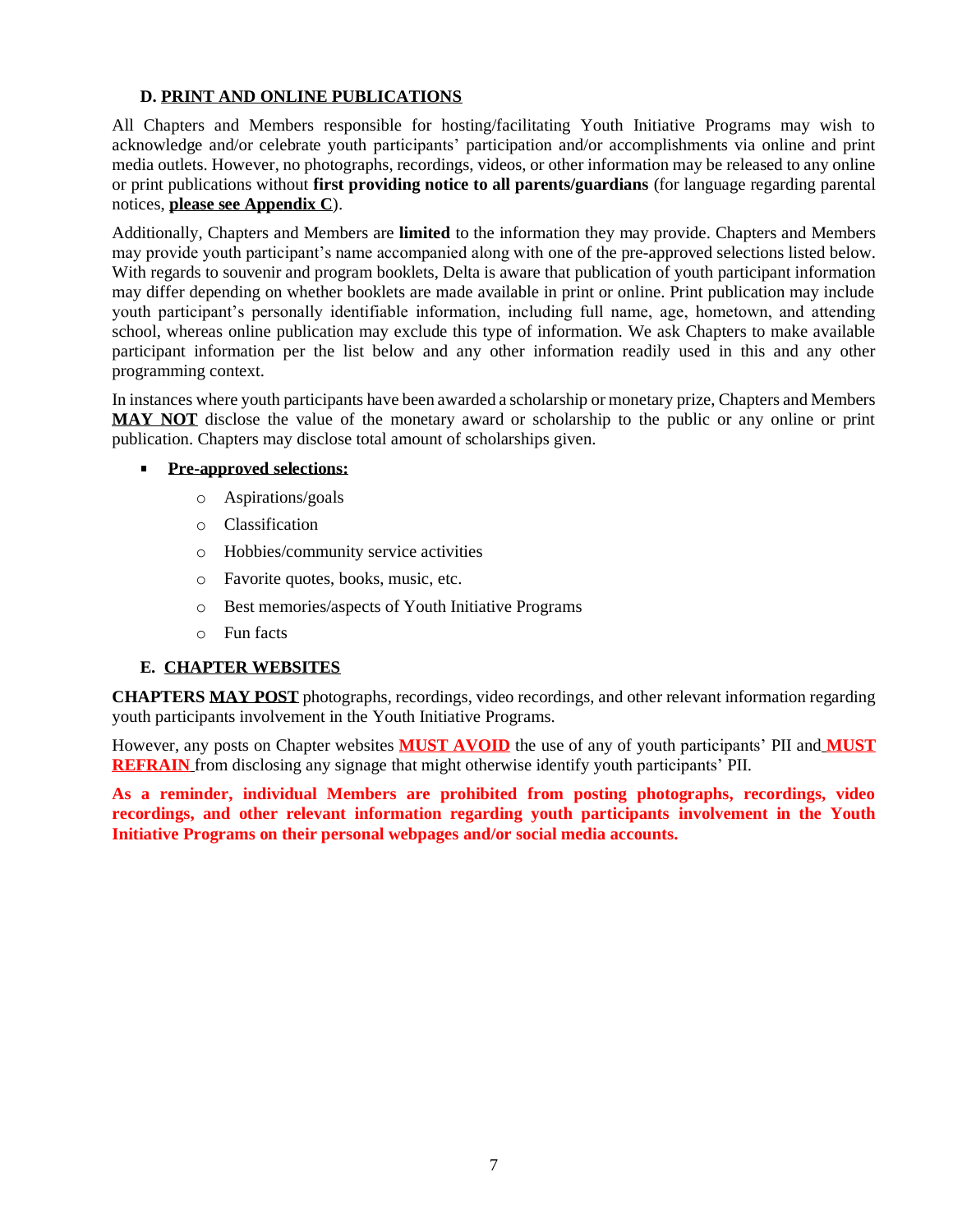## **III. YOUTH PARTICIPANT CODE OF CONDUCT**

The Youth Participant Virtual Meeting and Publicity Code of Conduct serves as codified guidance for youth participation in Delta's Youth Initiative Programs, namely those of a virtual nature. It is recommended that the Youth Participant Code of Conduct be disseminated in all application materials, Zoom meeting invitations, and **reviewed at the START of all Virtual Youth Initiative programs**. Youth Participants **MUST read and sign the Youth Participant Virtual Meeting/Event Participation Agreement in Appendix A (which includes the Code of Conduct – Schedule 1 and Media Release – Schedule 2).** Their signatures ensure their complete understanding and compliance with this Code of Conduct.

**Failure to comply with this Code of Conduct may result in loss of privileges and/or removal from Delta's Virtual Youth Initiative Programs. As a youth participant in Delta's Virtual Youth Initiative Programs you are expected to**:

- a. **Refrain from use of any profane, foul, hurtful, obscene or otherwise vulgar language** in any virtual chatroom and during the virtual meetings and events;
- **Refrain from engaging in any violence, cyber-bullying5, or other aggressive behaviors** that may threaten the welfare of other participants;
- **Refrain from any disruptive behavior that may disrupt** the virtual meetings and events;
- **Be properly groomed and dressed** for all virtual youth initiative meetings and events, refrain from wearing articles of clothing that displays profane or obscene language and/or images;
- **Keep your camera on at all times** during all virtual youth initiative meetings and events; As means to ensure a safe and secure environment for all participants, you are required to keep your camera on during the course of any programming. If you do not have access to a camera and/or experience technical issues with your camera, please inform the organizer/presenter as soon as issue arises in order to continue participation in the program.
- **Provide a noise-free environment** while participating in any and all virtual youth initiative meetings and events;
- **Refrain from taking, presenting, and posting any photographs, screen shots, video recordings,** and/or screen recordings of any virtual youth initiative meetings or any confidential information disseminated during any virtual youth initiative meetings;
- **Refrain from taking, presenting, and posting any and all inappropriate content** including photographs, screen shots, video recordings, and/or screen recordings of any other youth participants of Delta's youth initiative programs;
- **Contact the leader of your youth initiative program** if you have any questions or need clarification regarding the Code of conduct.

## **SANCTIONS FOR VIOLATING** *CODE OF CONDUCT*

- **1. Bad Language/Abusive Teasing and Related Acts:** 
	- 1st Time: Verbal warning, *parent or guardian notified from this point forward*
	- 2nd Time: Loss of privileges
	- 3rd Time: 1-week suspension from program
	- *Next occurrence youth is removed from the program.*
- **2. Physical Violence and Other Misconduct:** 
	- 1st Time: Removal from situation, loss of privileges, *guardian notified from this point forward*
	- *Next occurrence youth is removed from the program.*
- **3. Illegal Substances or Dangerous Weapons – 1st Time: Youth is removed from the program.** If a youth is in possession of an illegal substance or dangerous weapon, the police will be notified as well.

<sup>5</sup> Cyber-bullying is defined in Delta's *Technology Guidelines* as identified in Footnote 1.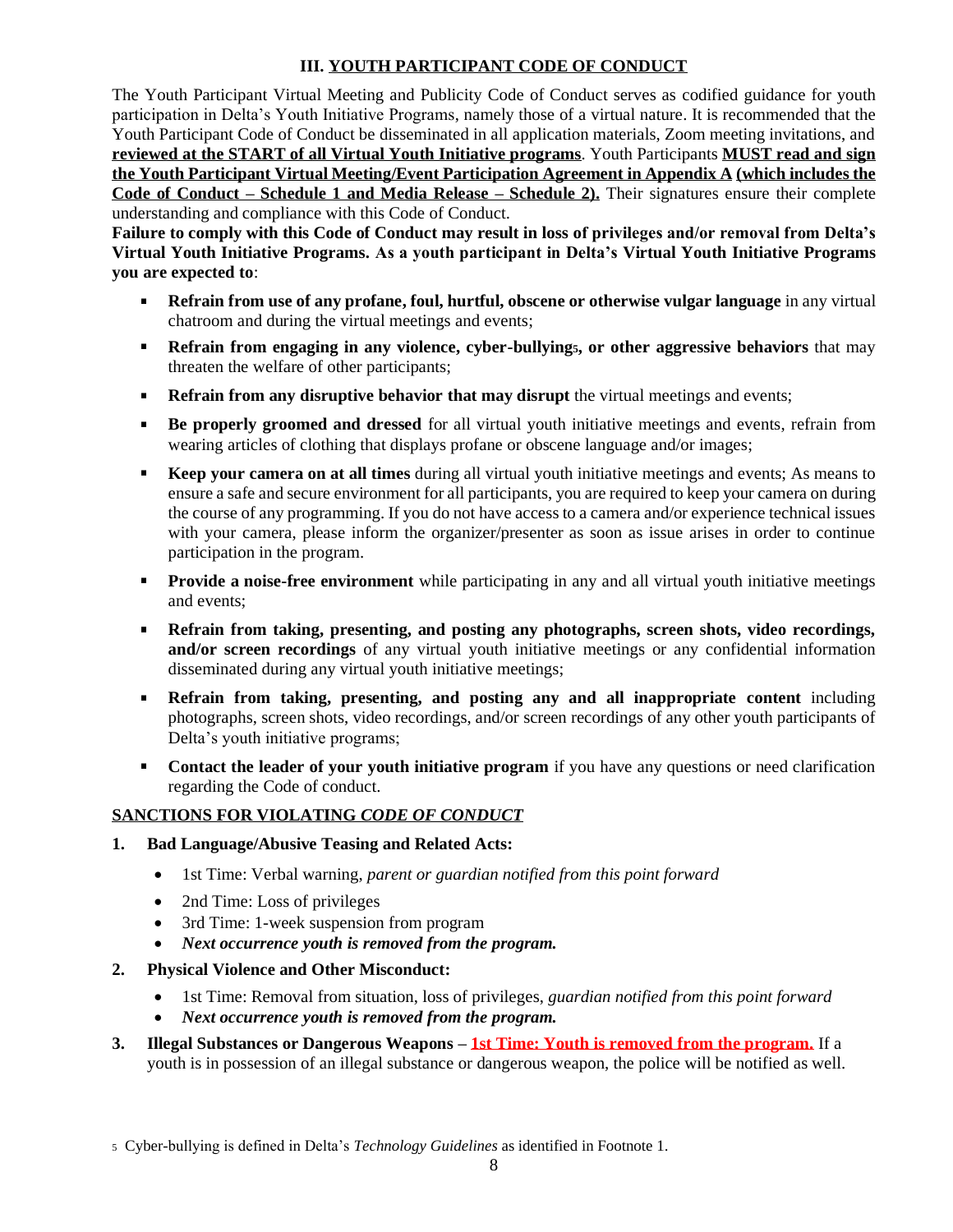#### **IV. VIRTUAL MEETING CHECKLIST**

Feeling prepared for your Chapter's Virtual Youth Initiative Programs? If, not you are almost there! This checklist serves as a tool to help Chapters get over that finish line. The checklist below **IN NO WAY** indicates the full list of responsibilities and guidelines that **must** be adhered to for any and all Virtual Youth Initiative Programs. However, it can serve as a useful tool to measure your progress along the way.

| <b>Status</b> | <b>Task</b>           | <b>Description</b>                                                                                                                                                                                                                    |
|---------------|-----------------------|---------------------------------------------------------------------------------------------------------------------------------------------------------------------------------------------------------------------------------------|
|               | <b>Screen Sharing</b> | Create agenda and associated visual aids, like PowerPoint®, to share during programming.                                                                                                                                              |
|               | Video Presenter       | If using video, ensure that there is proper lighting, audio, and use of business attire by the<br>Presenter. Should programming require audio and/or video recording, please provide<br>disclosure at the beginning of every program. |
|               | Meeting Invite        | Send registration link or personal invites in advance of scheduled programming.                                                                                                                                                       |
|               | Participation         | Identify best tool(s), like hand-raising, emoji reactions, chat, polls, etc., and prepare in<br>advance.                                                                                                                              |
|               | Training              | Offer test sessions with participants to ensure effectiveness of audio, visual, and<br>interactive tools.                                                                                                                             |
|               | Resources             | Create FAQ document with screenshots or links to reference videos/articles                                                                                                                                                            |
|               | Communication         | Make available to participants virtual meeting resources and FAQs prior to<br>commencement to programming and access throughout its term.                                                                                             |
|               | Role Assignment       | Clearly communicate who will serve as tech support before, during, and after meetings.                                                                                                                                                |
|               | $*Other$              | Add additional tasks as applicable to your Virtual Youth Initiative Program.                                                                                                                                                          |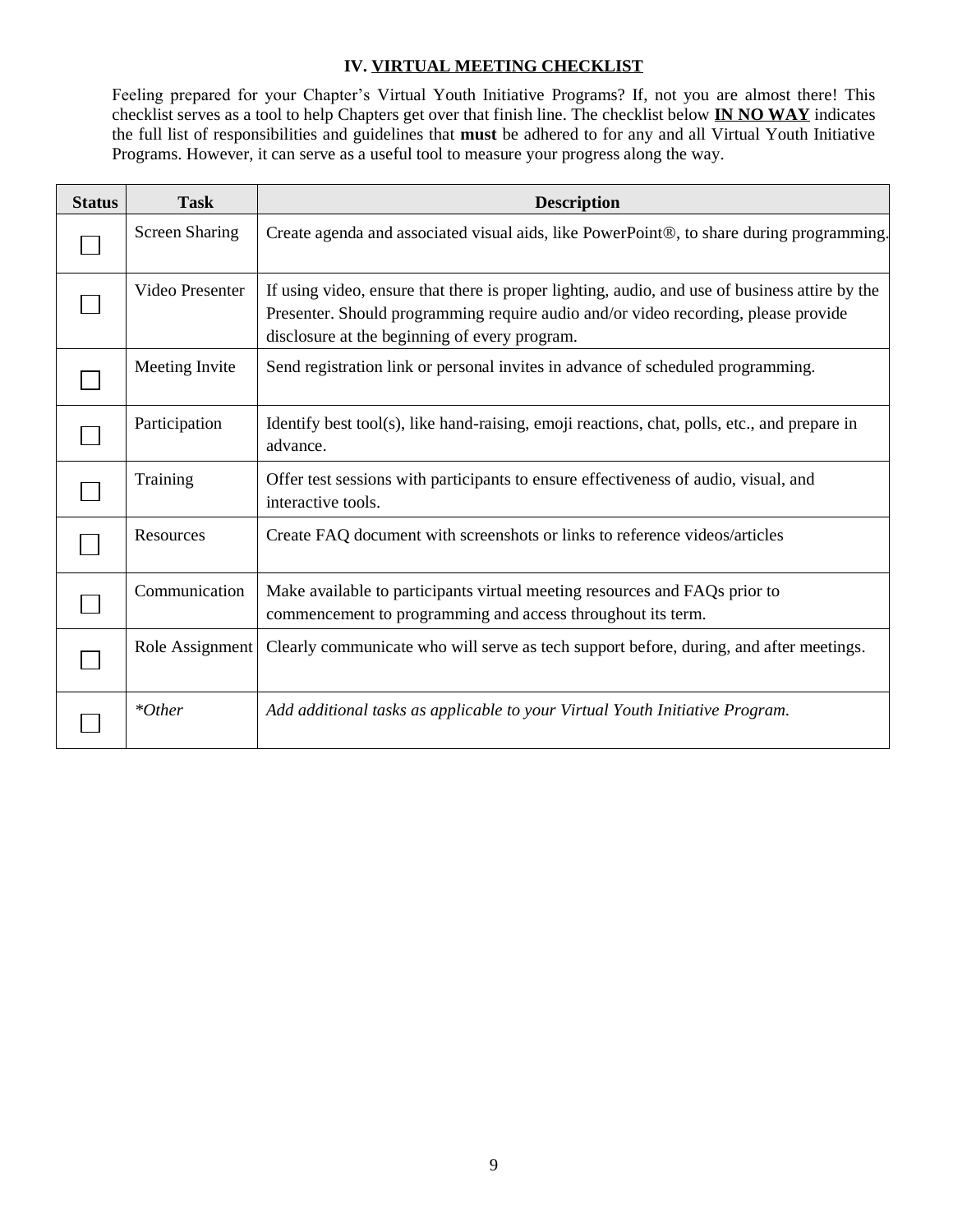#### **APPENDIX A**

#### **YOUTH INITIATIVE VIRTUAL MEETING/EVENT**

## **PARTICIPATION AGREEMENT<sup>6</sup>**

| $I/We$ ,                                                                                                |                                                                                                               | ("Parent/Guardian"), as parent(s) or legal guardian(s) of |
|---------------------------------------------------------------------------------------------------------|---------------------------------------------------------------------------------------------------------------|-----------------------------------------------------------|
|                                                                                                         | give permission for Delta Sigma Theta Sorority, Inc. ("the Sorority")                                         |                                                           |
| and the                                                                                                 | Chapter of Delta Sigma Theta Sorority, Incorporated (the "Chapter", together with                             |                                                           |
|                                                                                                         | the Sorority, "Delta") to host and facilitate closed virtual meetings/events using Zoom ("the Virtual Meeting |                                                           |
|                                                                                                         | Platform"), that my/our child will attend during participation in                                             | Youth Initiative                                          |
| Program activities, without payment or any consideration and without notifying me in advance and hereby |                                                                                                               |                                                           |
|                                                                                                         | acknowledge, understand, and agree to the terms enumerated below, including the terms set forth on any        |                                                           |
| Schedules attached hereto and incorporated by reference (the "Participation Agreement").                |                                                                                                               |                                                           |

I/We also understand that the Virtual Meeting Platform may collect information about its users and has its own privacy terms and conditions to which users must adhere. I/We will be responsible for reviewing the virtual meeting platform's privacy terms and conditions before registering for virtual meetings/events.

I/We also understand that my/our child will need the following to participate in a virtual meeting platform.

- A computer, mobile, or tablet device with access to the Internet
- A quiet space in which participants can participate in the virtual meeting/event under the supervision of an adult
- Registration for the virtual meeting/event platform and provide some customer data (including but not limited to an email address, first and last name, etc.)

I/We also understand, acknowledge and agree to indemnify, defend, protect and hold harmless the Chapter and any of its officers and members; and the Sorority and any of its officers; National Executive Board; employees; members; representatives; agents; and assigns from and against any and all liability, whether in law or in equity, should there a breach of security of the Virtual Meeting Platform and any subsequent injury, malice, or harm that might occur as a result, and waive and release any and all rights with respect to the same.

I/We hereby hold harmless and release and forever discharge the Chapter and any of its officers and members; and the Sorority; its officers; National Executive Board, employees; members; representatives; agents; and assigns from any and all claims, costs, suits, actions, judgments, and expenses which my child, his/her heirs, representatives, executors, administrators, or any other persons acting on his/her behalf have or may have by reason of the use of the Virtual Meeting Platform as a venue for meetings or events. This release specifically includes, without limitation, a complete release and discharge of any liability by virtue of any editing, distortion, alteration, or optical illusion, whether intentional or otherwise, that may occur or be produced in the taking of or editing of said images and content of the virtual meeting/event, unless it can be shown that such was maliciously caused, produced and published solely for the purpose of subjecting my child to conspicuous ridicule, scandal, reproach, scorn and indignity.

I/We hereby certify that I/we are the parents/guardians of \_\_\_\_\_\_\_\_\_\_\_\_\_\_\_\_\_\_\_\_\_\_\_\_\_\_\_\_\_\_\_, authorized legally to give this consent, and do hereby give my/our consent without reservation to the foregoing behalf of my/our child.

I/We have fully read and understand the *Code of Conduct* (attached hereto as **Schedule 1**). I understand that my child's compliance with the *Code of Conduct* is a condition of her/his participation in the program. I further acknowledge, understand, and agree that the sanctions for violating the *Code of Conduct* are reasonable and should my child be non-complaint, they will be subject to the prescribed disciplinary action.

I/We also give permission for the Chapter and the Sorority to highlight my/our child's achievements and activities in efforts to promote the youth initiative program through the Virtual Meeting Platform that will include the use of still photographs, moving images or live images, and chats including, if applicable any sound recordings accompanying the images ("Images") taken of my/our child or provided by my/our child during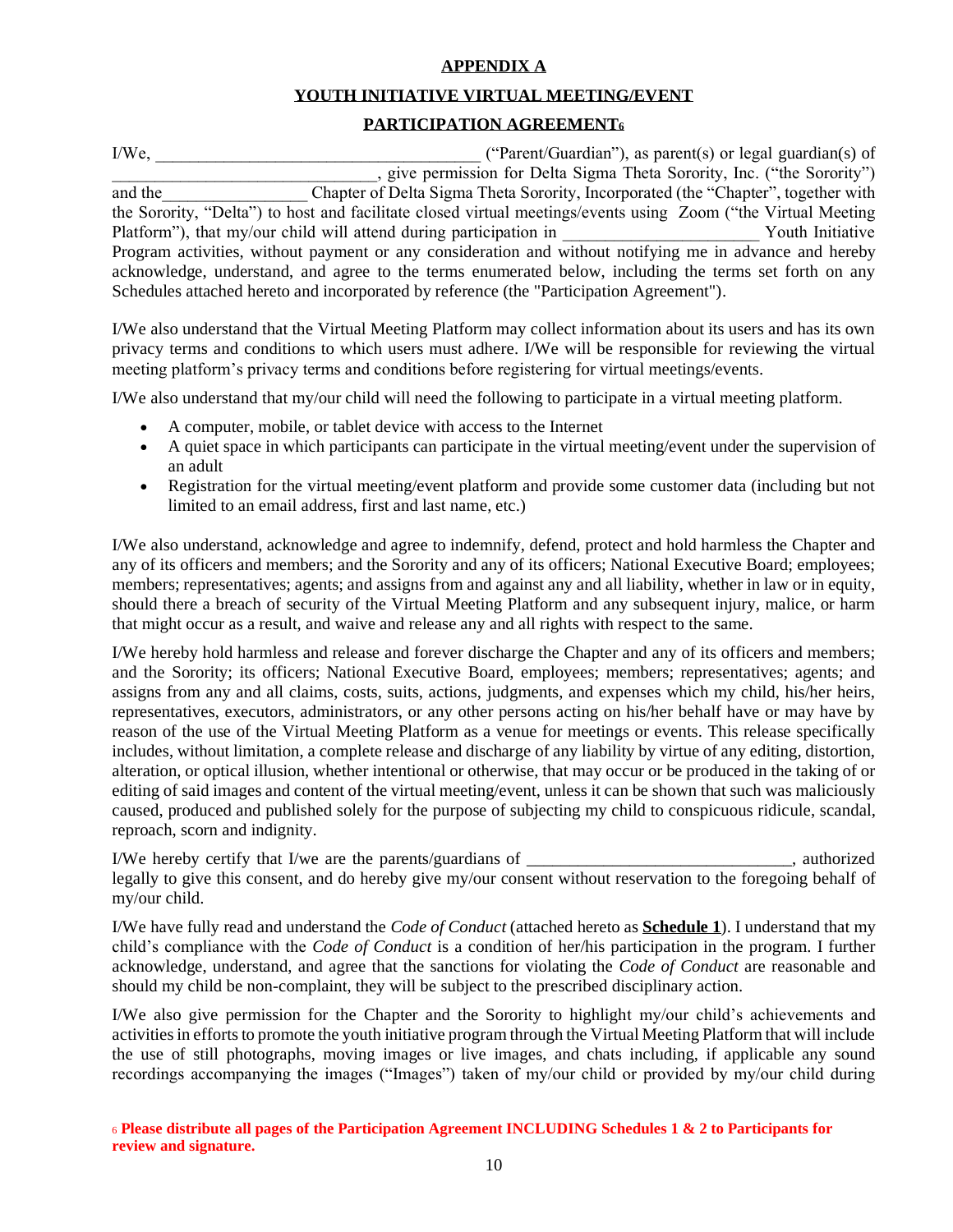participation in the \_\_\_\_\_\_\_\_\_\_\_\_\_\_\_\_\_\_\_\_\_\_\_\_\_ Youth Initiative Program in accordance with the terms set forth in the Media and Publication Releases (attached hereto as **Schedules 2** ).

## **Participant Acknowledgement (Student Participant)**

With my parent/guardian, I have fully read and understand the Participation Agreement. I acknowledge that should I fail to abide to the *Code of Conduct* that my actions will be subject disciplinary action as defined. I hereby acknowledge, understand, and agree to comply with the terms set forth in the Participation Agreement.

Participant Signature Date

Participant Print Name

\*\*\*\*\*\*\*\*\*\*\*\*\*\*

## **Parent/Guardian Acknowledgment**

I have fully read and understand the *Participation Agreement*. I also understand that my child's compliance with the *Code of Conduct* is a condition of her/his participation in the program. I hereby acknowledge, understand, and agree to comply with the terms set forth in the Participation Agreement.

Parent/Guardian Signature Date

Parent/Guardian Print Name

Parent/Guardian Signature Date

Parent/Guardian Print Name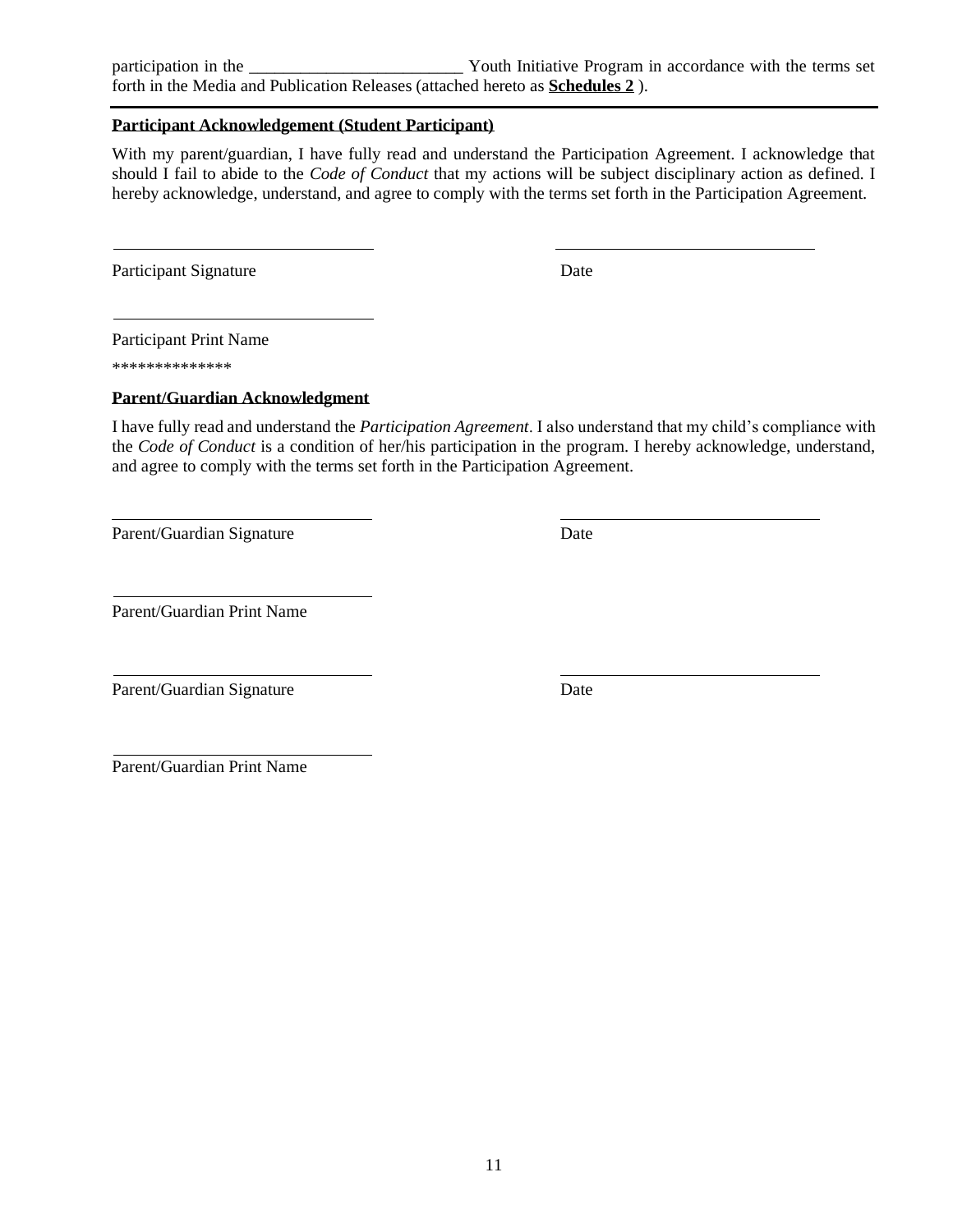#### **APPENDIX A – SCHEDULE 1**

## **YOUTH INITIATIVE VIRTUAL MEETING AND PUBLICITY**

#### **CODE OF CONDUCT**

The Youth Participant Virtual Meeting and Publicity Code of Conduct serves as codified guidance for youth participation in Delta's Youth Initiative Programs, namely those of a virtual nature. Your signature on the Participation agreement indicates your complete understanding and agreement to comply with this Code of Conduct.

**Failure to comply with this Code of Conduct may result in loss of privileges and/or removal from Delta's Virtual Youth Initiative Programs. As a youth participant in Delta's Virtual Youth Initiative Programs you are expected to**:

- **Refrain from use of any profane, foul, hurtful, obscene or vulgar language** in any virtual chatroom and during the virtual meetings and events;
- **Refrain from engaging in any violence, cyber-bullying7, or other aggressive behaviors** that may threaten the welfare of other participants;
- **Refrain from any disruptive behavior that may disrupt the virtual meetings and events**;
- **Be properly groomed and dressed for all virtual youth initiative meetings and events**, refrain from wearing articles of clothing that displays profane or obscene language and/or images;
- **Keep your camera on at all times during all virtual youth initiative meetings and events**;
- **Provide a noise-free environment while participating in any and all virtual youth initiative meetings and events**;
- $\blacksquare$ **Refrain from taking, presenting, and posting any photographs, screen shots, video recordings, and/or screen recordings of any virtual youth initiative meetings or any confidential information disseminated during any virtual youth initiative meetings**;
- **Refrain from taking, presenting, and posting any and all inappropriate content** including photographs, screen shots, video recordings, and/or screen recordings of any other youth participants of Delta's youth initiative programs;
- **Contact the leader of your youth initiative program if you have any questions or need clarification regarding the Code of conduct.**

#### **SANCTIONS FOR VIOLATING** *CODE OF CONDUCT*

- **4. Bad Language/Abusive Teasing and Related Acts:** 
	- 1st Time: Verbal warning, *parent or guardian notified from this point forward*
	- 2nd Time: Loss of privileges
	- 3rd Time: 1-week suspension from program
	- *Next occurrence youth is removed from the program.*
- **5. Physical Violence and Other Misconduct:** 
	- 1st Time: Removal from situation, loss of privileges, *guardian notified from this point forward*
	- *Next occurrence youth is removed from the program.*
- **6. Illegal Substances or Dangerous Weapons – 1st Time: Youth is removed from the program.** If a youth is in possession of an illegal substance or dangerous weapon, the police will be notified as well.

<sup>7</sup> Cyber-bullying is defined in Delta's *Technology Guidelines* as identified in Footnote 1.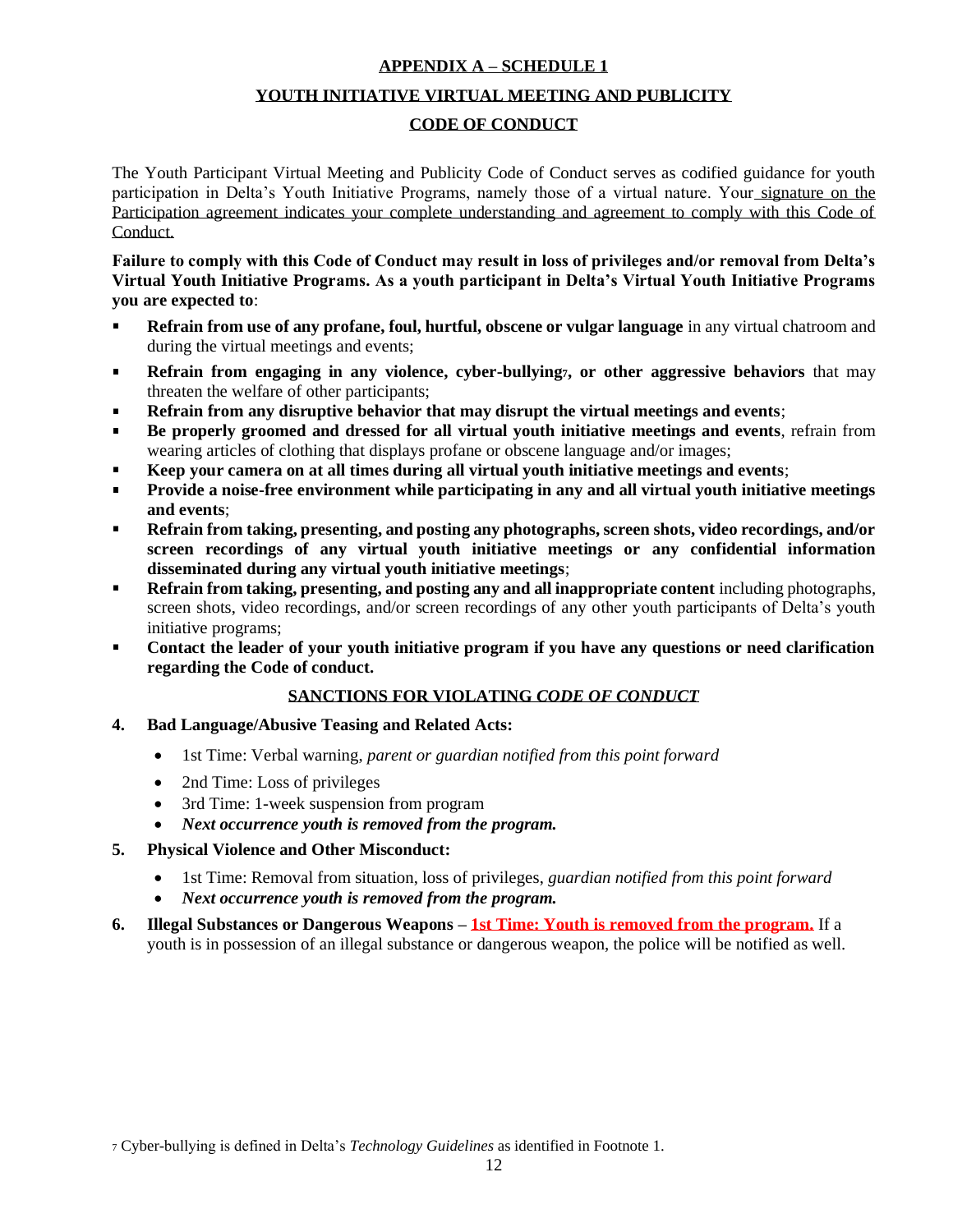#### **APPENDIX A – SCHEDULE 2**

#### **MEDIA & PUBLICATION RELEASE**

In accordance with the terms of the Participation Agreement, Delta Sigma Theta Sorority, Inc. ("Delta") will be filming, recording and photographing this event for use in Delta promotional videos, photography, advertisements, social media platforms, web pages, and other future Delta events, as the case may be, (the "Production"). In addition, Delta may use and publicize the name, image, likeness, and any other personal characteristics or other information provided by or related to the Participant that is derived from the filming, recording and photographing of this event for use in Delta videos, photography, articles, as well as any advertising and promotional materials on mediums that may include on-demand, streaming, or other web services, social media platforms, and print news and information outlets, and any other the case may be (the "Publication").

As specified within the Agreement therein, participant and participant's parent/guardian (participant and participant's parent/guardian together, "Participant"), via continued participation in and by continuing to remain logged into this event, hereby:

- (i) acknowledges that Participant may be photographed, filmed or otherwise recorded while on the premises of the event,
- (ii) grants Delta, its successors, assigns and licensees ("Authorized Persons") irrevocable consent to include Participant's name, likeness, photographic image, mannerisms and voice or other recording ("Media") in any Publication or for any purpose whatsoever in any and all mediums now known or hereafter devised throughout the universe in perpetuity without compensation and/or credit,
- (iii) acknowledges no right to review or approve Materials before they are used by Delta, and that Delta has no liability to me for any editing or alteration of the Materials or for any distortion or other effects resulting from Delta's editing, alteration, or use of the Materials, or Delta's presentation of me, should Delta choose create or use the Materials or to exercise any rights given by this Agreement,
- (iv) acknowledges that Delta is the exclusive owner of all display, publication, and ownership rights, including copyright, trademarks, and any other intellectual property, from Media and Materials arising in any jurisdiction throughout the universe in perpetuity, including all registration, renewal, and reversion rights, and the right to sue to enforce such intellectual property against infringers,
- (v) acknowledges that Delta holds and shall forever hold all display, publication and ownership rights, licenses and privileges to any and all Media, whether in law or in equity, which may be asserted, ascertained, registered or in any way utilized with respect thereto,
- (vi) waives all legal and equitable rights against Delta and any authorized persons relating to all liabilities, claims, demands, actions, suits, damages, and expenses, including but not limited to claims for copyright or trademark infringement, infringement of moral rights, libel, defamation, invasion of any rights of privacy (including intrusion, false light, public disclosure of private facts, and misappropriation of name or likeness), violation of rights of publicity, physical or emotional injury or distress, or any similar claim or cause of action in tort, contract, or any other legal theory, now known or hereafter known in any jurisdiction throughout the world, arising directly or indirectly from Authorized Persons ' exercise of their rights under this Release and whether resulting in whole or in part from the negligence of the Sorority, the Chapter, or any other persons, and
- (vii) agree that this Agreement cannot be terminated, rescinded, or modified, in whole or in part.

Participant further agrees to abide by and comply with any and all terms of use and/or additional participation rules as applicable and specified during relevant sections of the program and acknowledges, understands, and agrees that violation of such participation rules shall result in legal recourse and disciplinary action.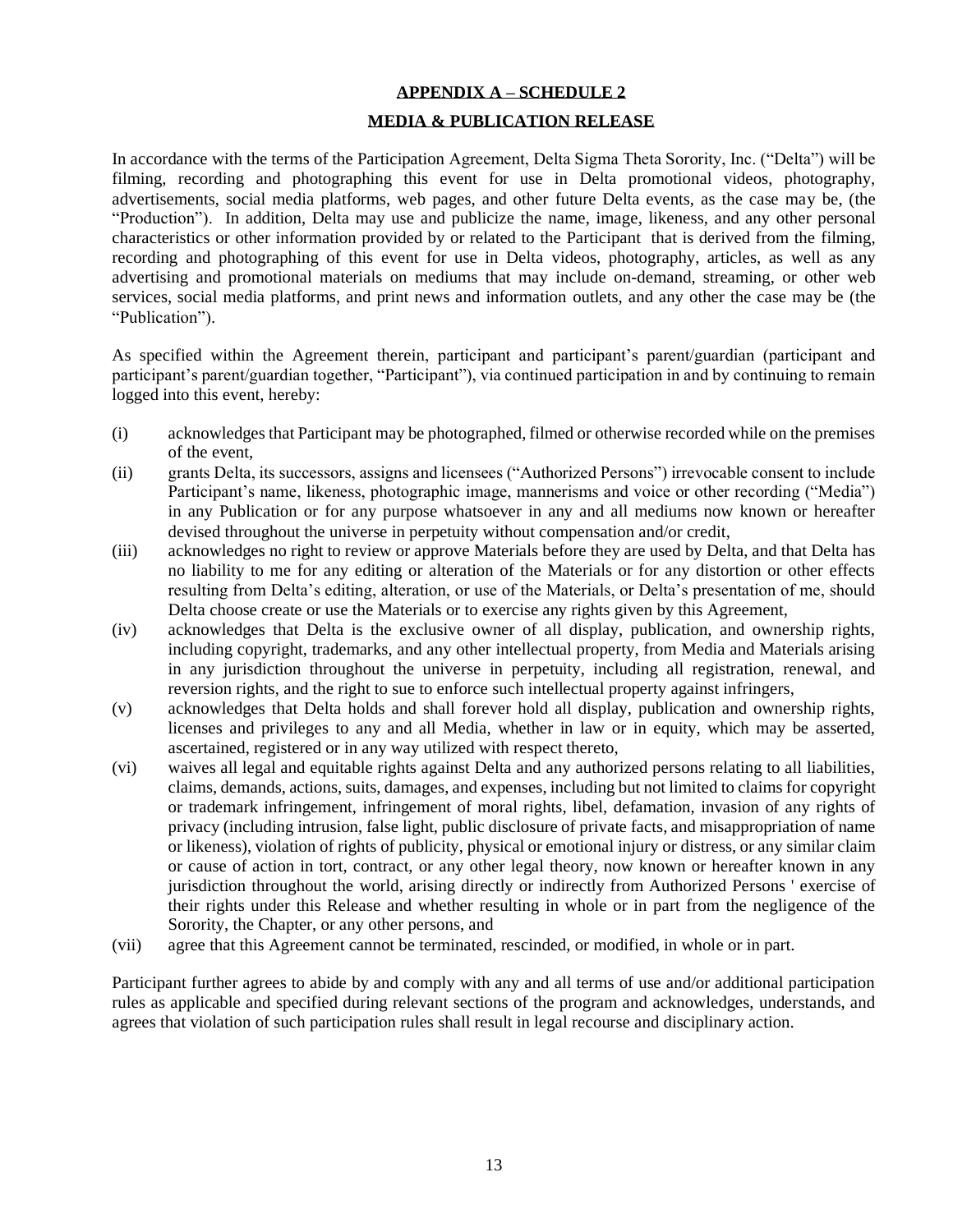## **APPENDIX B**

#### **MEDIA RELEASE**

#### **(TO BE DISPLAYED AT THE BEGINNING OF ALL VIRTUAL PROGRAMMING)**

In accordance with the terms of the Participation Agreement, Delta Sigma Theta Sorority, Inc. ("Delta") will be filming, recording and photographing this event for use in Delta promotional videos, photography, advertisements, social media platforms, web pages, and other future Delta events, as the case may be, (the "Production").

As specified in the Participation Agreement, participant and participant's parent/guardian (participant and participant's parent/guardian together, "Participant"), via continued participation in and by continuing to remain logged into this event, hereby: (i) acknowledges that Participant may be photographed, filmed or otherwise recorded while on the premises of the event, (ii) grants Delta, its successors, assigns and licensees irrevocable consent to include Participant's name, likeness, photographic image, mannerisms and voice or other recording ("Media") in the Production or for exploitation for any purpose whatsoever in any and all media now known or hereafter devised throughout the universe in perpetuity without compensation and/or credit, (iii) represents, warrants and agrees that Delta holds and shall forever hold all display, publication and ownership rights, licenses and privileges to any and all Media, whether in law or in equity, which may be asserted, ascertained, registered or in any way utilized with respect thereto ("Rights"), and (iv) waives, releases and transfers, as the case may be, any and all such Rights, whether in law or equity, as may be necessary or required to effectuate Delta's establishment of ownership.

Participant further agrees to abide by and comply with any and all terms of use and/or additional participation rules as applicable and specified during relevant sections of the program and acknowledges, understands, and agrees that violation of such participation rules shall result in legal recourse and disciplinary action.